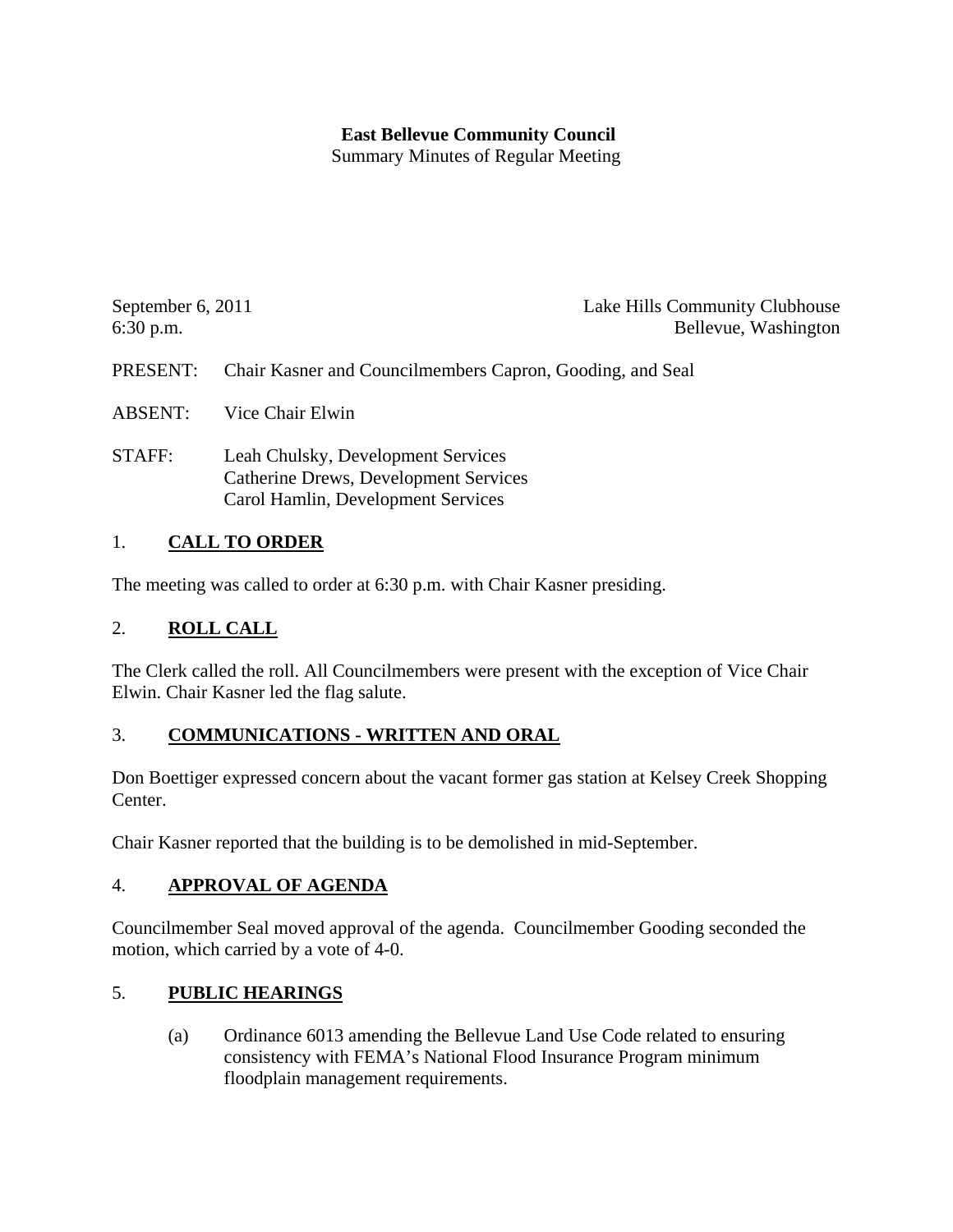Chair Kasner opened the public hearing regarding City Council Ordinance 6013, which amends the Land Use Code to ensure consistency with FEMA's National Flood Insurance Program requirements.

Catherine Drews, Legal Planner, recalled that a courtesy hearing on this topic was held with the Community Council on June 7. She explained that the amendments to the Land Use Code ensure consistency between the City's floodplain management regulations and state/federal floodplain management requirements. The City Council has adopted Ordinance 6013 approving the amendments.

Responding to Councilmember Seal, Ms. Drews said that the City owns the only two structures in the floodplain.

Responding to Mr. Kasner, Ms. Drews said the City has not heard from any citizens commenting in opposition to the proposed Land Use Code amendments.

Ms. Drews responded to additional brief questions of clarification.

Noting no one wishing to comment, Chair Kasner closed the public hearing.

Mr. Boettiger asked about occasional flooding in the Larsen Lake area.

Chair Kasner said the flooding is much less than it used to be. Councilmember Seal indicated that environmental mitigation projects associated with the redevelopment of the Kelsey Creek Shopping Center should further lessen the potential for flooding.

 (b) Ordinance 6016 amending the Bellevue Land Use Code relating to the prohibition of helicopter landing facilities citywide except for emergency purposes.

Chair Kasner opened the public hearing.

Ms. Drews introduced Carol Hamlin, Senior Planner, who described the Land Use Code amendment related to prohibiting helicopter landing facilities citywide, except for emergency purposes. Ms. Hamlin recalled that the courtesy hearing before the Community Council was held on July 5, and the topic was reviewed with the Planning Commission in mid-July.

The City Council adopted Ordinance 6016 on August 1. However, the Community Council has the authority to approve or disapprove the ordinance within the East Bellevue Community Council's boundaries. Ms. Hamlin said the City received no public comments regarding the proposed Land Use Code amendment. Emergency helicopter landings will still be allowed.

Councilmember Capron noted that the City recently approved a helicopter landing facility in Downtown Bellevue. He expressed concern about the fairness of now implementing a prohibition on non-emergency helicopter landing facilities.

Ms. Hamlin said the Planning Commission discussed the fairness issue as well.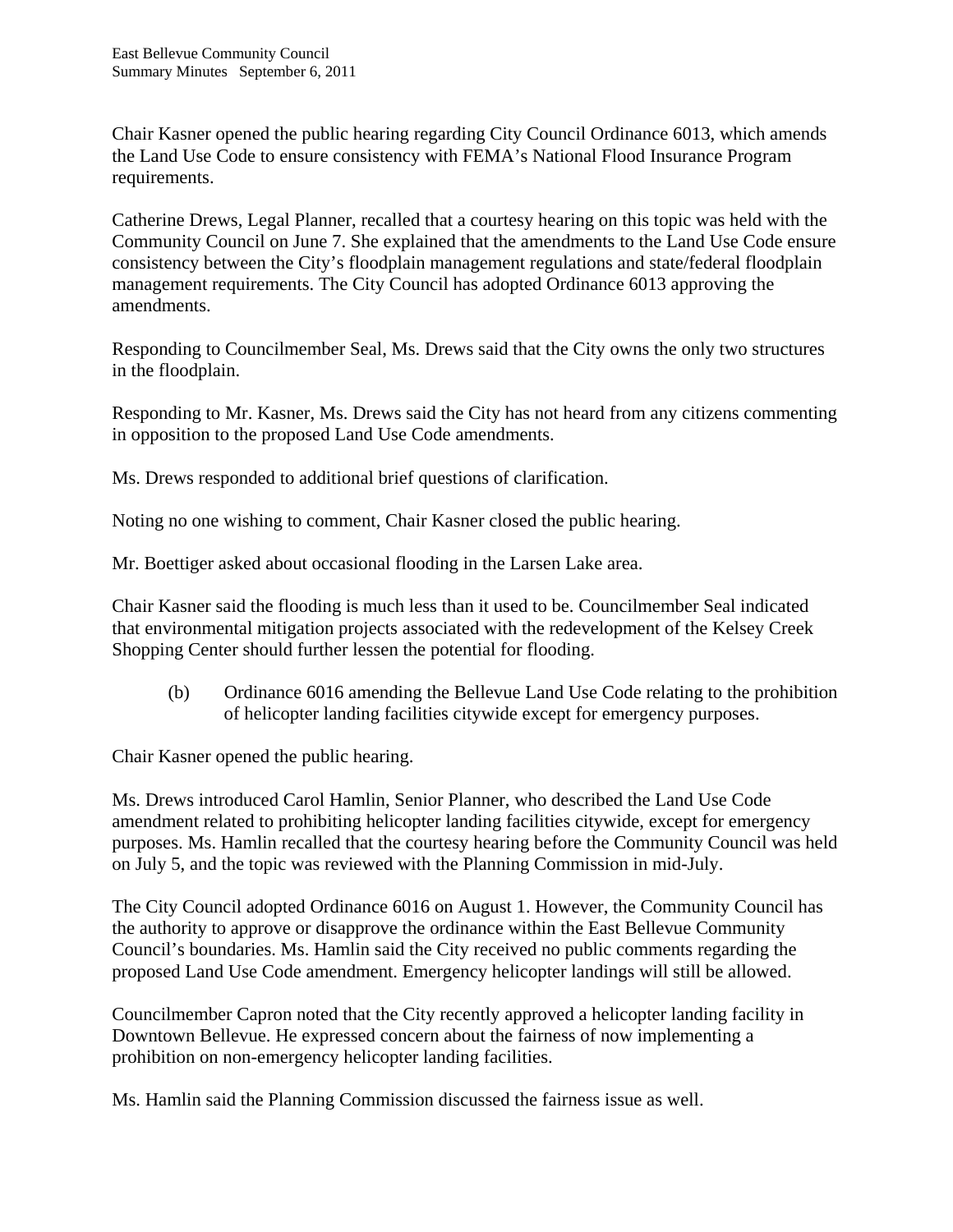Ms. Drews explained that the City Council has directed staff to add this topic to its future work program for further study and consideration. However, the Council wanted to prohibit additional facilities until there is sufficient time to fully address the issues.

Responding to Mr. Capron, Ms. Drews noted that the City's regulations of helicopter landing facilities have not been revised since the 1980s. Mr. Capron said he could support a moratorium on the topic, but not a prohibition as reflected in Ordinance 6016.

Mr. Kasner spoke in favor of approving the ordinance to allow time for further study of the issue.

Ms. Drews noted that there are essentially no other buildings in Bellevue to accommodate a helistop, and the FAA would actually have to approve any new facility.

Ms. Drews responded to additional brief questions of clarification. She explained that the Kemper Development helistop permit application was addressed by the City's Hearing Examiner. The Hearing Examiner's decision was appealed, and the City Council directed further review by the Hearing Examiner before ultimately approving the application. An appeal is now before the Superior Court under the state Land Use Petition Act (LUPA). This appeal is based on the existing record and must meet six criteria defined in the LUPA. Ms. Drews estimated that the LUPA process will take six months to one year.

Responding to Mr. Capron, Ms. Drews noted that Su Development was one of the appellants to the Hearing Examiner's decision. She said that the Superior Court LUPA case will not be affected by the adoption of the ordinance.

Chair Kasner closed the public hearing.

## **COURTESY HEARING**

 (a) Lake Hills Boys and Girls Club Conditional Use Application to operate youth facility at 15238 Lake Hills Boulevard.

Chair Kasner opened the courtesy hearing regarding the application of the Boys and Girls Clubs of Bellevue (BGCB) to operate a youth facility at 15238 Lake Hills Boulevard, which is the former library located next to the Lake Hills Clubhouse. The Clubhouse is currently being used by the Boys and Girls Clubs as well.

Kathy Haggart, President and CEO of the Boys and Girls Clubs of Bellevue, described how the Clubhouse and former library are appropriate facilities for their programs. BGCB currently rents the Clubhouse and would like to continue using it. Minimal upgrades are anticipated for the former library building, which will provide programs primarily for middle school students and young teens.

Ms. Haggart said that BGCB conducted its own sound study, and some of their activities nearly exceed the City's Noise Code. The BGCB is bringing in a consultant to address the sound issues.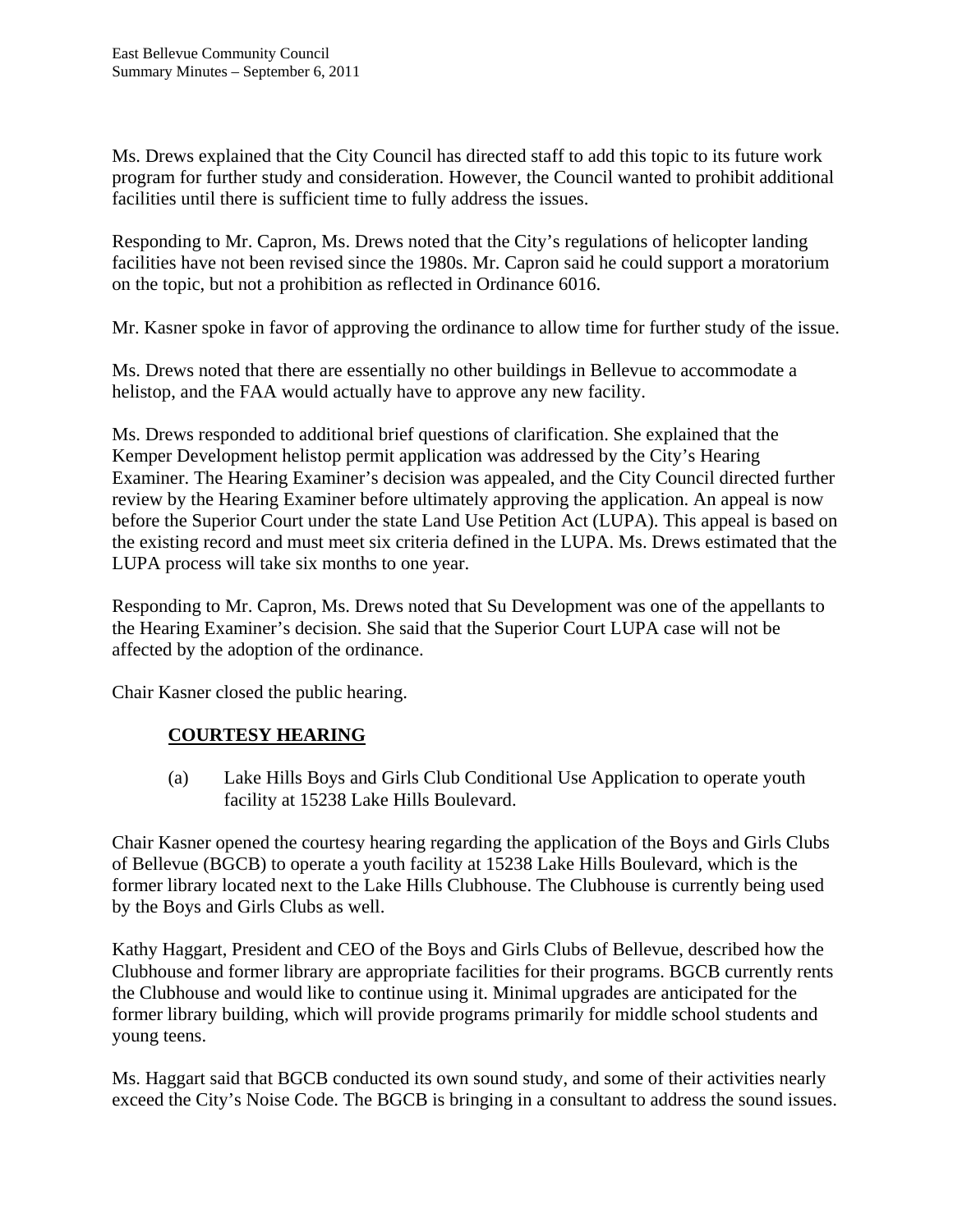The current BGCB teen center in downtown Bellevue will move to the Lake Hills location, and the downtown center will eventually be rebuilt.

Responding to Chair Kasner, Leah Chulsky said the parking lot should be sufficient for the Lake Hills programs, which will result in fewer cars than the former library use. Most of the youth are transported by van or Metro bus. The application is in review, and a decision recommendation is anticipated this fall. The matter will eventually go to the City Council, within the constraints of its schedule and workload.

Ms. Haggart indicated that the BGCB's deadline for obtaining a permit is November 21.

Councilmember Capron expressed support for the project, as did Chair Kasner.

Ms. Haggart said that the Master Builders Association and others in the community have volunteered to help with the improvements to the Lake Hills former library facility. She said the BGCB is also expanding its programs to Crossroads Community Center.

Chair Kasner thanked staff for the presentation, and Ms. Haggart and Ryan Scott for attending on behalf of the Boys and Girls Clubs of Bellevue.

## 6. **RESOLUTIONS**

(a) Resolution 520/520A approving/disapproving City Council Ordinance 6013

Councilmember Seal moved to approve Resolution 520 adopting City Council Ordinance 6013. Councilmember Capron seconded the motion, which carried by a vote of 4-0.

(b) Resolution 521/521A approving/disapproving City Council Ordinance 6016

Councilmember Seal moved to approve Resolution 521 adopting City Council Ordinance 6016, and Councilmember Gooding seconded the motion. The motion carried by a vote of 3-1, with Councilmember Capron opposed.

Chair Kasner noted Councilmember Capron's comments earlier in the meeting regarding the helicopter landing facilities Land Use Code amendment.

## 7. **REPORTS OF CITY COUNCIL, BOARDS, AND COMMISSIONS**: None.

- 8. **DEPARTMENT REPORTS**: None.
- 9. **COMMITTEE REPORTS**: None.
- 10. **UNFINISHED BUSINESS**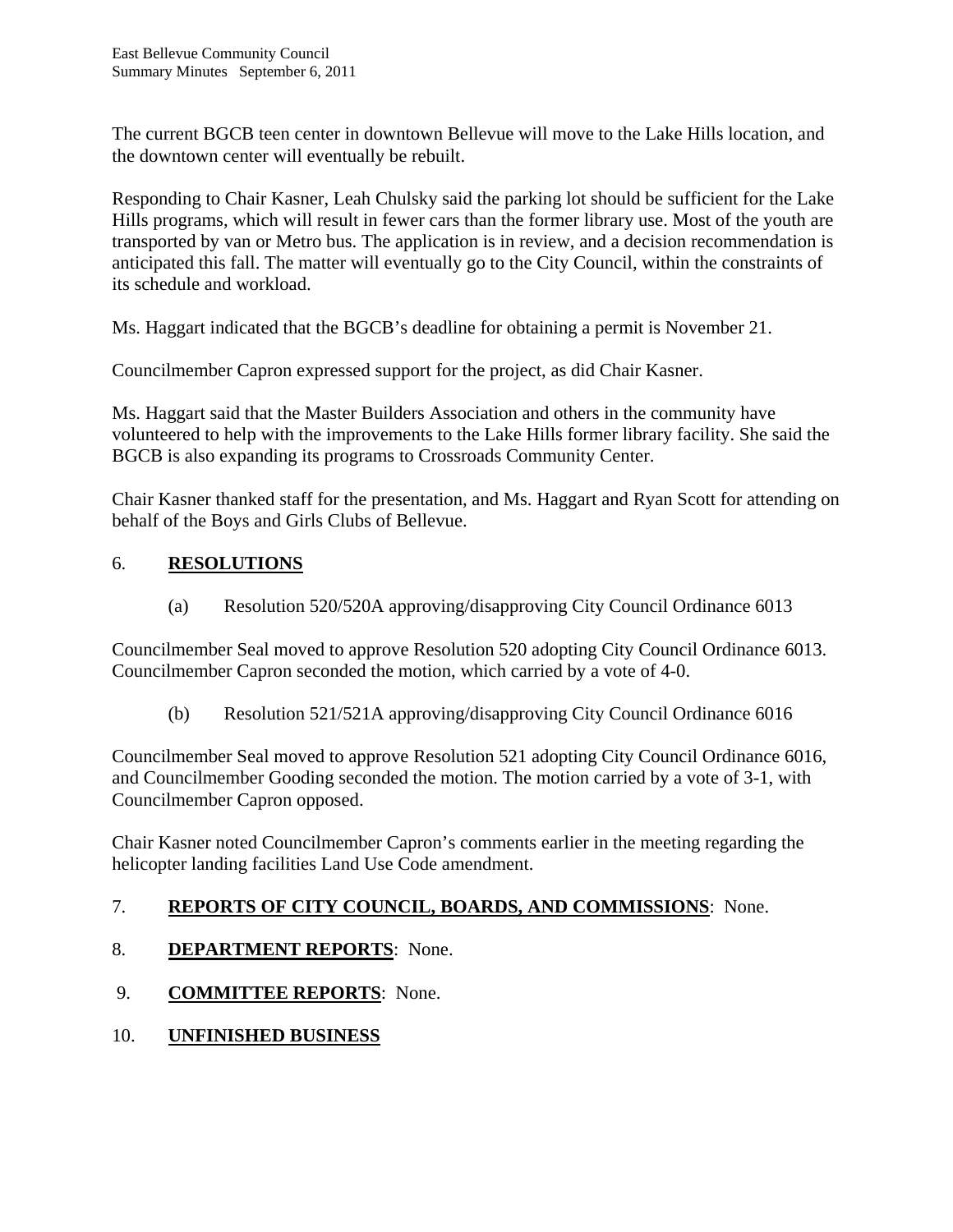(a) Resolution 519 amending Community Council Rules and Procedures

Chair Kasner referred the Council to page 53 of the meeting packet, which describes the proposed adoption of Resolution 519. The Community Council's Rules of Procedures were previously adopted by Resolution 419, and Resolution 517 in March 2011updated those rules. However, Resolution 517 inadvertently did not repeal Resolution 419. Resolution 519 will correct this error and repeal Resolution 419.

Councilmember Seal moved to consider the proposal and recommendation from staff, and Councilmember Gooding seconded the motion. The motion was approved by consensus.

Chair Kasner noted that the amendment related to attendance and excused absences is based on state law.

Councilmember Seal reported that Vice Chair Elwin is aware of the amendment.

Chair Kasner expressed appreciation for staff's work on this issue.

Councilmember Seal moved to adopt Resolution 519. Councilmember Capron seconded the motion, which carried by a vote of 4-0.

#### 11. **NEW BUSINESS**: None.

## 12. **CONTINUED COMMUNICATIONS**

Chair Kasner recalled the Council's interest in a session about the state's appearance of fairness doctrine. Councilmember Seal reported that the Houghton Community Council in Kirkland proposed a joint session with the East Bellevue Community Council. However, funding from the City of Kirkland is not currently available.

Mr. Kasner raised the issue of graffiti in East Bellevue. He explained that the Police Department referred him to Code Compliance, and staff is working to identify possible speakers on this topic. Councilmember Capron questioned Code Compliance's role. Mr. Kasner said the issues include determining the extent of the problem and who is responsible for cleaning up graffiti.

Chair Kasner encouraged Councilmembers to forward requests for information from staff to him. He would like information on human services funding in East Bellevue.

Councilmember Gooding indicated that the Kelsey Creek Shopping Center project is progressing relatively quickly.

### 13. **EXECUTIVE SESSION**: None.

## 14. **APPROVAL OF MINUTES**